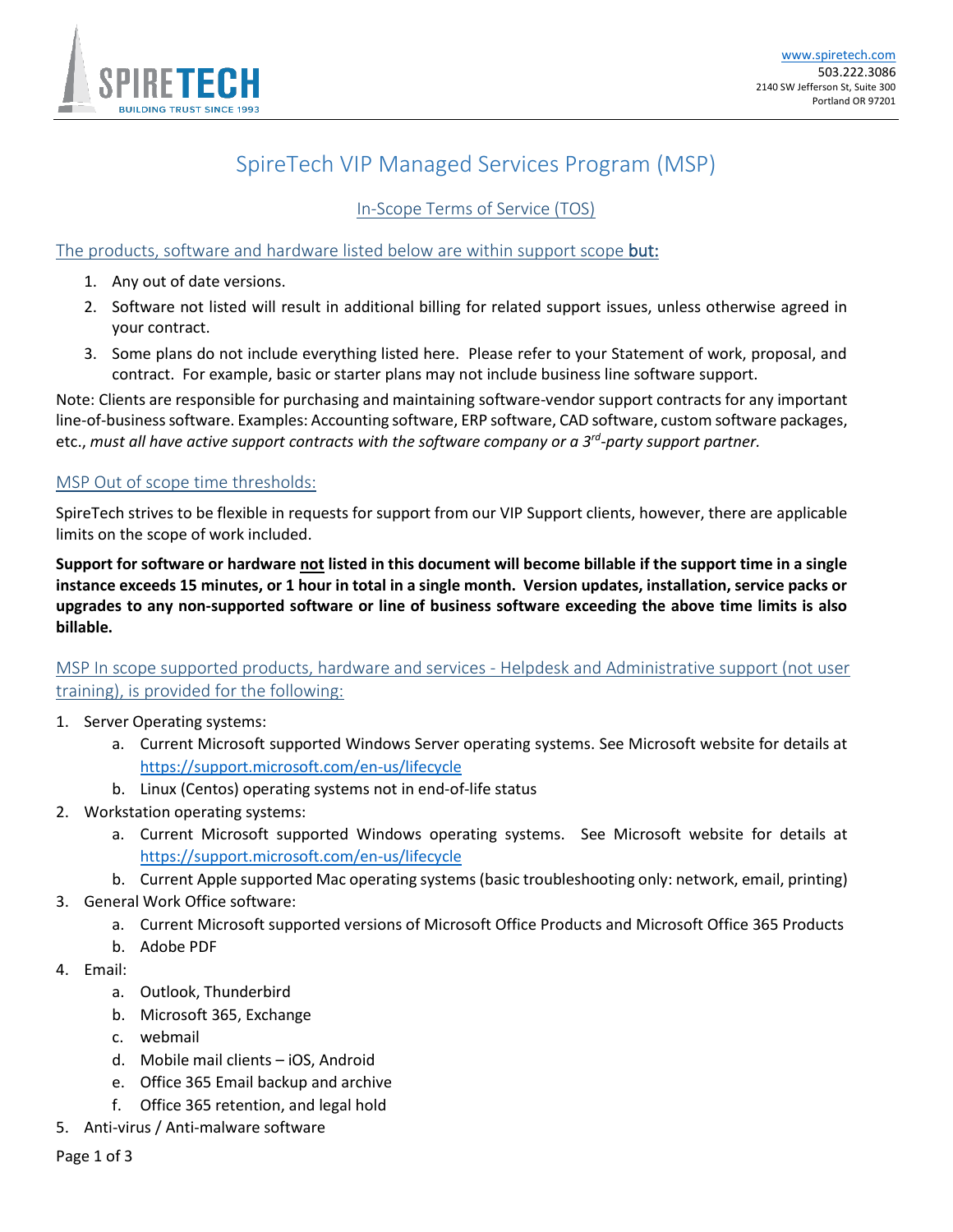

- a. Sophos Endpoint + Intercept X
- b. Symantec Endpoint
- 6. Firewalls and VPN software
	- a. Sophos
	- b. Fortinet
	- c. SonicWall
	- d. Watchguard
	- e. Cisco Meraki
	- f. TunnelBlick VPN Software
	- g. OpenVPN
- 7. Collaboration and File sharing Software
	- a. OneDrive and SharePoint online
	- b. Teams
	- c. Synology NAS systems
	- d. Box.com
	- e. Dropbox for Business
- 8. Websites (when hosted at SpireTech)
	- a. Basic Wordpress & HTML type sites (additional fees generally apply)
- 9. VoiP System supported vendors (refer to contract if included or not):
	- a. M365 Business Voice/Teams
	- b. Comcast
	- c. Mitel
	- d. RingCentral

# TOS for software products considered out-of-scope, unless otherwise contracted:

- 1. All backup and archiving software only if specifically identified in client's contract as covered.
- 2. Line of business software (LOB) products and apps are normally considered out of scope unless specifically provided for in Client's contract and are not normally supported. *However, assisting clients with vendor support for LOB software, and providing advocacy as needed is considered in-scope and included (Business and Enterprise plans only).*
- 3. Exceptions to excluded Line of Business software currently include (Business and Enterprise plans only):
	- a. Versions of Quickbooks that are currently being supported by Intuit (basic open, print, and multi-user functionality)
	- b. Updates to Quickbooks will only be installed upon your request, and upgrades are treated as out of scope and billed on time & materials.
	- c. AutoCAD Current versions on AutoDesk Support (basic network, license servers, basic printing and plotting). Quarterly updates upon client request. Annual version updates upon client request.

#### Third Party tools and Installed Software

SpireTech utilizes automated tools to perform updates on certain commonly-installed software. While our helpdesk does not provide end-user support for most of this software, we do perform periodic updates and patches to the software listed. Please note that this list is subject to change at any time due to compatibility or technical issues: